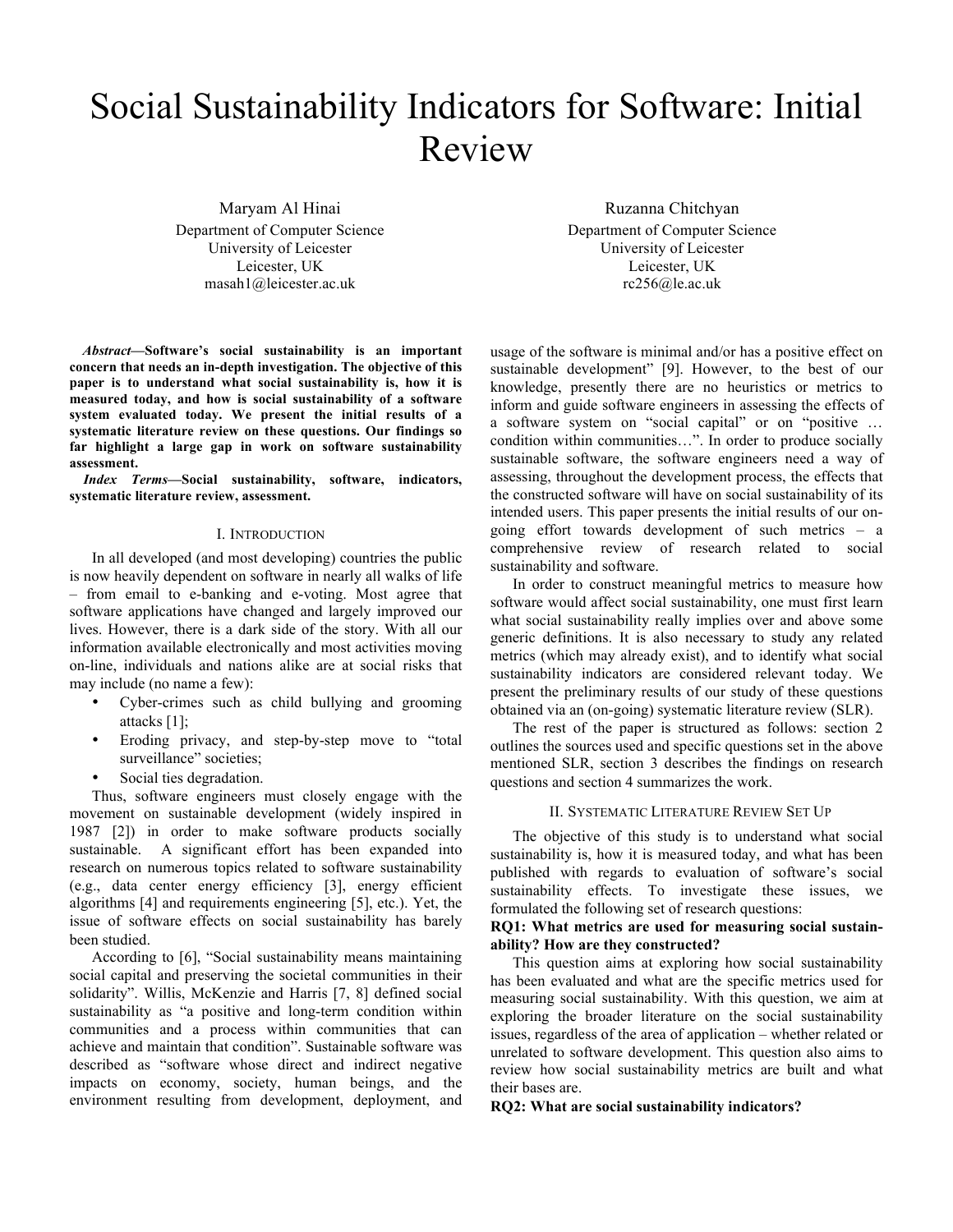This question aims to study the finer-grained constituents on which the social sustainability metrics are built, and the ways that these constituents are quantified upon. Furthermore, here we will identify what are the common aspects of social sustainability in each area. We will identify common dimensions/constituents used in various domains and how they are customized to adapt to a specific context or domain.

#### **RQ3: What is the role of software in social sustainability?**

The intention here is to know what is the relationship and use of software applications within social sustainability domain. This question will be used to look at a set of issues, including:

What social sustainability areas of life and activities does software support and how?

What (if any) challenges related to social sustainability could be expected to be addressed via software?

## **RQ4: What are the indicators of software's social sustainability?**

The objective here is to study how software's social sustainability is assessed. We are interested in knowing the indicators related specifically to software applications. We are also looking at how similar or different are these indicators to indicators in other domains (e.g., agriculture, etc.).

As sources for SLR we used a number of digital libraries, namely ACM, IEEE, Scopus, Springer Link, Web of Science, Applied Social Sciences Index & Abstracts (ASSIA). These libraries where chosen based on their subject coverage of both computer science and social sciences. ACM and IEEE cover computer science and engineering areas. Social sciences and engineering are covered by Scopus and Springer link libraries. Web of science and ASSIA cover social sciences areas to obtain content on (computer-science domain independent) social sustainability.

To select the articles from the digital libraries, we used a combined search string extracted from the above discussed research questions to assure that we get relevant results [10]. Although the combined search string (which we arrived at after an initial piloting of several search strings) was customized to each digital library, it always covered the topics of "Social Sustainability" AND (metrics OR indicators OR software).

The results of the search and initial screening for this study are shown in Table 1. The excluded sets of papers were either those with no access to abstracts, or not in English, or found to be not relevant to the research questions (i.e., did not address the topic of social sustainability or had no relation to indicators/metrics for social sustainability). Eighty-eight of accepted papers have then been studied (this is an on-going work).

TABLE I. SCREENING RESULTS

| <b>Digital</b><br>Library | No of<br>results<br>returned | No. of<br>accept<br>ed | No. of<br>duplicate<br>removed (so<br>far) | No. of<br>papers<br>included |
|---------------------------|------------------------------|------------------------|--------------------------------------------|------------------------------|
| IEEEXplor<br>er           | 64                           | 44                     |                                            | 13                           |
| Scopus                    | 137                          | 115                    |                                            | 48                           |

| <b>Digital</b><br>Library | No of<br>results<br>returned | No. of<br>accept<br>ed | No. of<br>duplicate<br>removed (so<br>far) | No. of<br>papers<br>included |
|---------------------------|------------------------------|------------------------|--------------------------------------------|------------------------------|
| <b>ASSIA</b>              |                              |                        | 0                                          |                              |
| Web of<br>Science         | 79                           | 68                     | 29                                         | 9                            |
| <b>ACM</b>                | 3                            | 2                      | 0                                          | $\mathfrak{D}$               |
| Springer<br>Link          | 832                          | 310                    | 7                                          | 15                           |
| Total                     | 1116                         | 540                    | 45                                         | 88                           |

The following data was extracted from each studied article:

- General admin, i.e.,: title, author(s), source, year
- Social sustainability indicator
- Social sustainability metric
- How social sustainability is supported
- Type of study (e.g., case study, rigorous analysis, prototype)
- Context of study/domain

## III. FINDINGS ON RESEARCH QUESTIONS

As we have noted above, this is an on-going work. However, we are now able to review the answers we have so far obtained to the previously set questions. Though these findings will likely evolve to some degree by the time the full SLR is completed, we have observed that the general set of indicators, metrics, and domains has now well stabilized. In other words, review of additional articles does not tend to significantly change/add to the current set of results.

The current findings that address the set research questions are presented below:

## *A. Construction of metrics used for measuring social sustainability (RQ1)*

## *1) Assessment frameworks for Social Sustainability*

The most commonly used framework for assessment of social sustainability is the life cycle assessment (LCA). This is a "cradle-to-grave" method of evaluating the inputs, outputs and environmental impacts of a product during all phases of its life cycle [11]. An example of this is: land consumption and environmental emissions in a case of municipal waste management [12]. The LCA has been adapted to include such social concerns as labour force, communities' living standards, cultural heritage, freedom, health and safety, equity and poverty prevention [12-21].

In [22], a Social Impact Indicator (SII) is applied. SII is based on LCA and is used to calculate social effects such as human resources and stakeholders participation [22].

In [21], the LCA is merged with the Economic Input and Output analyses method (EIO) to form economic input–outputbased life cycle assessment (EIO-LCA). The EIO-LCA used to quantify direct and indirect sustainability impacts of U.S construction industries (e.g. indirect work injuries) [21].

Vulnerability assessment techniques (VATs) were used in [23] to assess the social impacts resulted from urban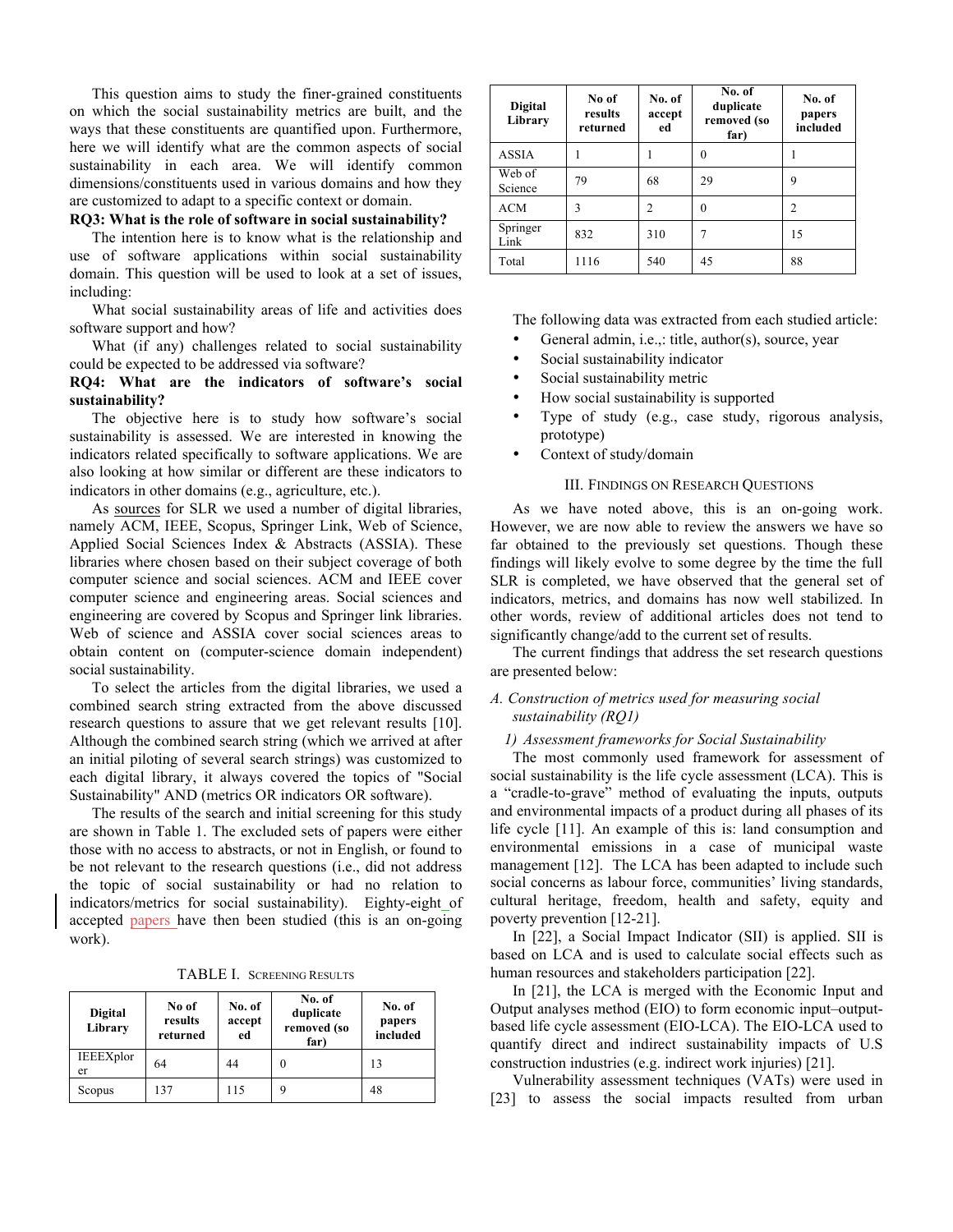redevelopment projects. This was done by identifying the most vulnerable people then assessing the social negative impacts affecting them [23]. This approach gives insights to policy makers on areas to consider reducing the negative social effect of the project [23]. Doloi 2012 presented a framework for social performance assessment of infrastructure projects based on Social Network Analysis (SNA) [24]. The SNA was utilised to identify groups of stakeholders affected by the project (actors), their degree of influence (relationships between actors) and their specific social needs [24]. Then, the groups' satisfaction of needs was measured and the project's social performance was derived [24].

In [25], Maslow's Hierarchy of needs was suggested to be combined with LCA to develop social sustainability measure for organizational decisions. Organizations can use a specified need to derive a social indicator from it. For example, taking into account health as a basic need, an organization considers improved quality of food and health insurance policies as social indicators [25]. Companies aiming at more social sustainability shall focus on meeting their employees higher order needs (e.g. equity) while others will focus on satisfying the lower order needs such as food [25].

## *2) Metrics Construction Process*

Based on the reviewed literature so far, we observe that the common way of constructing metrics or methodology to assess social sustainability starts with *identification of general or domain specific sustainability assessment guidelines* that have been already published. For example, in [26], the researchers investigated available higher education and campus sustainability assessments frameworks as a starting point for evaluating Malaysian campuses. Guidelines can be local or international. For instance, in [27], the researchers based their assessment on the International Hydropower Association (IHA) Sustainability Guidelines to evaluate the sustainability of hydropower project in China.

Moreover, established indexes/indicators of assessments (such as Human development index and Wellbeing Index [28], Vanclay's definitional list of ''social impacts'' [20], Oregon Benchmarks [29] and European Commission indicators [30]) could be used as basis to build upon them the assessment variables or to compare the assessment results against them $\frac{1}{2}$ .

Once the general guidelines are chosen and complemented with domain-specific policies, the *assessment methodology is then customized to fit a specific domain and case study*. In order to do that, academics' and stakeholders' contributions are often involved. This is done through interviews, questionnaires or focus groups [14, 16, 23, 26, 28, 29, 31-42]. Stakeholders' participation is also a part of evaluating a project's sustainability [27]. In study presented in [39], for instance, the experts who took a part in a customisation phase were selected based on their contribution to the research on future development of dairy farming. In [40, 41], stakeholders were involved in selecting or designing indicators for social themes as the available scientific information was limited or nonexistent.

Once the indicators are selected, metrics are constructed with them. For example, in [12] the social sustainability of Municipal Solid Waste Management system was evaluated by two indicators: damage to human health and income based community well-being [12]. The damage to human health was calculated by summing the "factors for mortality (measured as years of life lost—YOLL), severe morbidity and morbidity (measured as years lived disabled—YLD)" [12]. The income based well-being indicator was calculated using the potential employment opportunities for ith level (labour hrs/tonne), the rate of wages  $(\frac{6}{\pi})$  hour) of ith level. The value of income generation from indirect activities  $(\frac{2}{\pi})$  (fonne) and the cost of living  $(\frac{2}{\pi})$  person), as shown in Fig 1.

Up-lifting living standards (number of individuals/tonne)  $=\frac{\sum_i (\text{PEO}_i \times \text{TW}_i) + \hat{I}_{inf}}{\text{COL}}$ 

Fig. 1. Calculation (source [12])

Another clearly emerging threat from the literature review is the current lack of trust towards the sustainability assessment metrics and methodologies. This, we believe, is caused by the relative immaturity of the filed. Some publications propose to tackle this issue by "developing case study banks to translate experiences of using an indicator" [43]. This work also notes that such banks will help in "… increasing criteria confidence and value usefulness to potential users … through case studies validation checks which can also assist with improving the indicators to meet a satisfactory degree of 'accuracy', and 'credibility'." This approach has, in fact, been used by a number of other researchers [22, 36, 40].

## *B. Social sustainability indicators (RQ2)*

Social sustainability indicators should be relevant to the case under investigation. In [40], it was expressed that sustainability indicators need to satisfy criteria such as causality and sensitivity. Those criteria are to ensure that the indicators are related to the monitored case and they respond to changes in the studied case [40].

Social sustainability indicators vary depending on the domain. Based on our literature review, so far we have identified over 600 indicators. Looking at the list of indicators and using the keywords and classifications that paper authors had provided, commonly used indicators were identified (regardless of the domain). At the most abstract level, the indicators are divided into two main categories: *Community* and *Culture and Governance*. Indicators under the Community category are directly related to individuals and groups within a given society, their health, education, equality, etc. Culture and Governance indicators are concerned with cultural and political issues of a given society. The aggregated categories are demonstrated in Fig. 1 below.

*1) Employment indicator comprises several sub-indicators* related to employment statistics and job conditions [39]. The

 <sup>1</sup> Although we cannot use the same methods directly, as these are constructed on bases of extensive country-wide surveys of such indicators as life expectancy at birth, mean years of schooling or gross national income per capita.

Child labor (i.e., employment of those under 16 years of age) is commonly considered a bad practice in the West. However, we do note that in some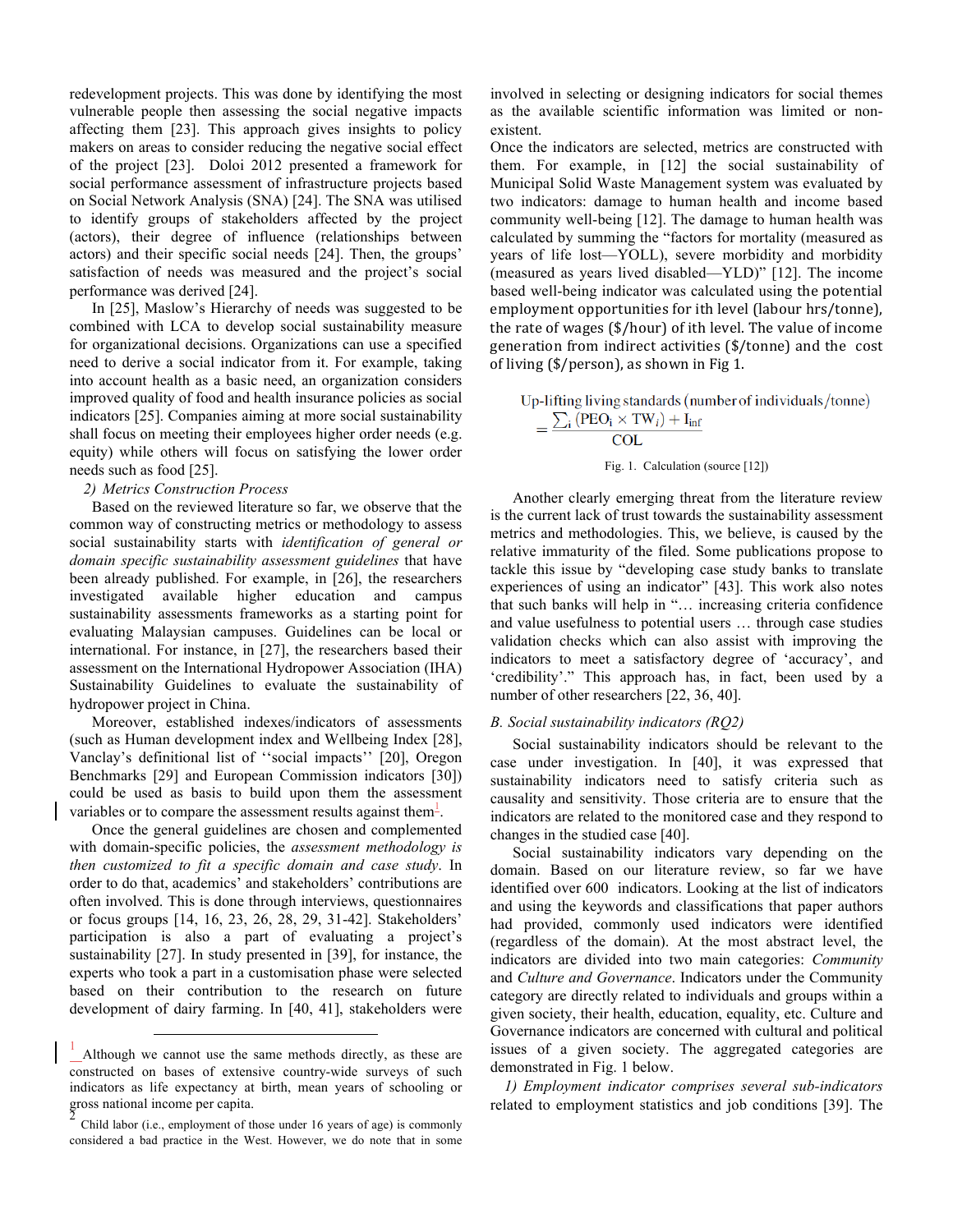following indicators are examples of what can be used under this category.

- Number of employed women/ "Share of women in leading positions" [33, 37, 44]
- Number of Full time/part time workers [45]
- Utilization of different working time arrangement [45]
- Compensation [46]
- Job opportunities creation [37]

*2) Health indicators* set covers the quality of health services provided to the people [37], health problems reported to authorities [15, 46], health risks [36] and health practices [46] in the community. Health indicators could be used to assess:

- Availability and access to drinking water [35]
- Child mortality rate [47]
- "Percentage of workers with health benefits" [18]
- "Contribution to healthy and safe food" [36]
- "Voluntary health measures taken" [37]

*3) Equity category* includes indicators that should reveal equality measures to all people regardless of their age, gender, ethnicity and social status. Examples are:

- Income/wealth distribution [17, 27]
- Social inclusion [40, 48]
- Diversity of housing infrastructure [48]
- "Provisions for basic needs of disabled, elderly or children with proper access" [32]
- "Fair competition" [14]

*4) Education indicators* are related to education facilities provided to the community. This can include:

- Number of persons with higher education than secondary school/number of persons between 20–64 years [49]
- Employees educational level/ Literacy levels [28, 36, 48]
- Offered areas of employee training [37]
- Number of student per teacher [50]
- Supporting Educational Institutions [46]

*5) Security indicators* are primarily related to crimes as the examples below suggest*.*

- Personal crime [48]
- Property crime [48]
- Overall crime [29, 34]
- Vandalism [34, 51]
- Juvenile arrests [29]

6) *Services and facilities indicators* focus on availability and access to services and facilities.

Those indicators can be related to schools [32, 52], health care services [32, 34, 52], sports facilities [32, 52], child care and housing [48]

7) *Resilience indicator* is related to the communities' adaptability to changes [23, 32, 48, 53].

8) *Human rights indicators* are concerned with, for instance, child labour, forced labour, and discrimination [14, 54].

9) *Social acceptance of technology indicator* evaluates the community's readiness to implement or use new technology.

Knowledge, perception and fear are used as sub-indicators for social acceptance [20]. *Knowledge* estimates what is the public level of knowledge about the technology while *perception* will assess what they think about it (positive – negative). *Fear* evaluates what issues/ worries the community has about the technology.

10) *Social cohesion* group of indicators is related to the ties between the community members and their feel of involvement. Some examples are:

- Citizens walkability to places in the local area such as shops and community [41, 52].
- Citizens empowerment by allowing initiations of community activities and voluntary work [48, 52] or decision making [15, 40]
- Network [40, 48, 54, 55] and knowledge sharing [14, 36, 37, 56, 57]
- Visible minorities, tolerance, identity [40, 48]
- Accountability and transparent decision making process [48]

*11) Cultural indicator is concerned with preserving the community's culture. This can include*

- Respect on cultural heritage and local wisdom [14]
- Respect on customary right of indigenous people [14]
- Local heritage and listed buildings [54]
- Protection of cultural heritage [27]

12) *Political indicator* considers governmental laws and peoples' trust in them [28]. When a given case evaluates social sustainability of an organization, these indicators focus on the organizational policies and employees' attitude towards them.

While in this section we have summarized the more than 600 social indicators collected form our study into 12 cohesive categories, we must also note that the social sustainability indicators do not, in fact, always adhere to such a simple, flat hierarchy. In truth, they are often interchangeable and overlapping. We attribute this to the previously discussed metrics and methodology adaptation process (see section III. A.1), whereby the metrics and methodology are always customized to suite the domain and the level of granularity relevant to a given case study. For example, employment can be used as an indicator by itself (or a group of indicators, as suggested above) but it can also be used as a sub-indicator to the community's equity.

The social indicators can also vary based on external and internal view of an organization [15, 22, 40, 42, 46]. For instance, looking at a farm's social sustainability internally means relating the social concerns to its employees and workers [40, 42]. External social sustainability would mean assessing the community affected by the farm or consumes the farm's products. In [40], the external indicators were related to animal welfare and health and landscape management.

## *C. Role of software in social sustainability (RQ3)*

The articles related to the role of software in social sustainability suggest that software is often used to: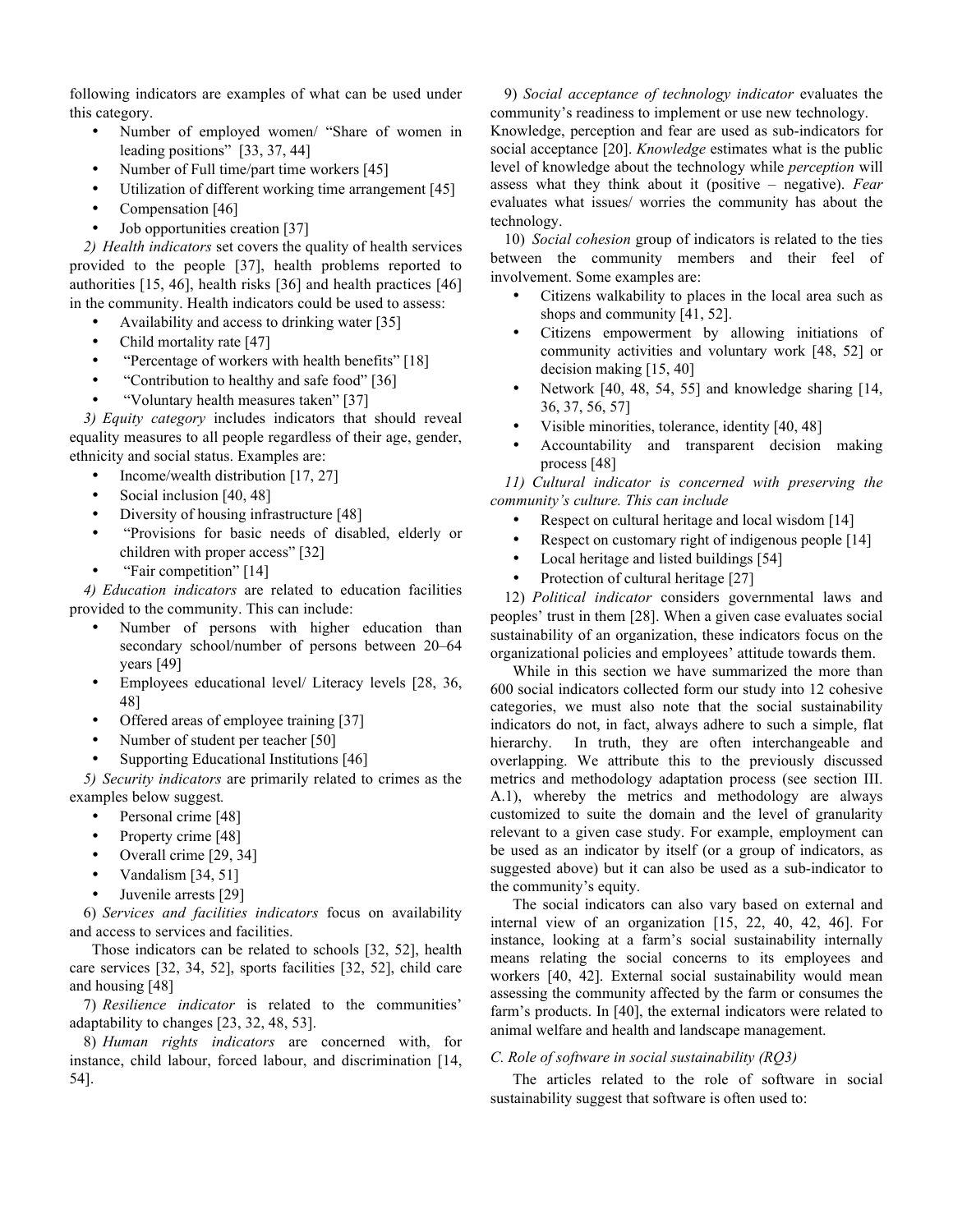## *1) Promote social sustainability.*

For instance, in [58] a prototype of communication software is presented which is to be used as a communication enabler between virtual teams and virtual organization. The software is to support social sustainability by enhancing the social networks.

## *2) Design for social sustainability.*

For instance, in [37] software is utilized to provide guidance and reminders to researchers and managers while modelling a biotechnological product. The provided knowledge is about social sustainability issues to be taken into account while designing the product. This will help support the process of decision-making.



Fig. 2. Social sustainability indicators

## *3) Educate on social sustainability.*

For instance, an educational game is used in a study to educate students on sustainability and social responsibility [55]. *4) Assess social sustainability.*

For instance, Assefa and Frostel outline a tool for assessing ecological and economic sustainability of energy technologies [20]. They discuss social indicators to be included in the tool.

We observe that our search on software and "social sustainability" resulted in much fewer articles than expected. This is particularly surprising as we are well aware of a large body of research conducted in the area of human-computer interaction that focuses on various topics of social sustainability (such as stress, usability, loneliness, etc. [59]). This issue indicates that thought a large effort has been underway for some time in HCI community to address particular human-computer interaction issues, that work has not yet been consolidated under the umbrella of "social sustainability". As the next step in this research, it is our intention to further study this issue to better address this research question.

## *D. Indicators of software's social sustainability (RQ4)*

As for any other product, the social sustainability of software can be considered in its production, use, maintenance, and disposal stages. Below are the findings from our literature review on this topic so far:

1) *Social sustainability at production* process is considered in [60], where it is suggested to use "country of origin of a material and the manner in which it was produced (for example through child  $labor<sup>2</sup>$ " as social sustainability indicator.

2) *For software use response time and scalability* were used to evaluate software prototype that supports social networks and knowledge sharing between virtual teams [58]. This work also mentions that evaluating the prototype's performance includes evaluating "the degree of network congestion, the load on servers, the number of 3D objects to manage, and the complexity of the submitted query." They added that the database will support data availability in different context and data stability. Response time is a relevant indicator for social sustainability in domains where fast access to information is necessary for equality (e.g., financial markets). In more general context, response time and scalability are more related to the sustainability of software itself as inadequate speed and scalability devalue software and complicate evolution.

Another work [57] provides "… a theoretical basis for a multi-actor system as a simulation tool for social sustainability". Here software agents and human simulate a social sustainability model [57]. For this the software agents must be "…equipped with functions of perception, mobility, learning, communication, and coordination…"[57]. Such functions can be considered indicators for software agents' social sustainability. The agents were proposed to simulate human individuals and groups' behaviour related to knowledge generation, knowledge communication and knowledge use [57]. Knowledge, perception, learning, communication and coordination functions are social sustainability dimensions/indicators Fig 2.).

At present we have not yet identified any work on social sustainability of software maintenance and disposal.

 <sup>2</sup> Child labor (i.e., employment of those under 16 years of age) is commonly considered a bad practice in the West. However, we do note that in some countries working in programming or tasks like interview transcription for software requirements, etc. could provide a very good future prospect to the children involved.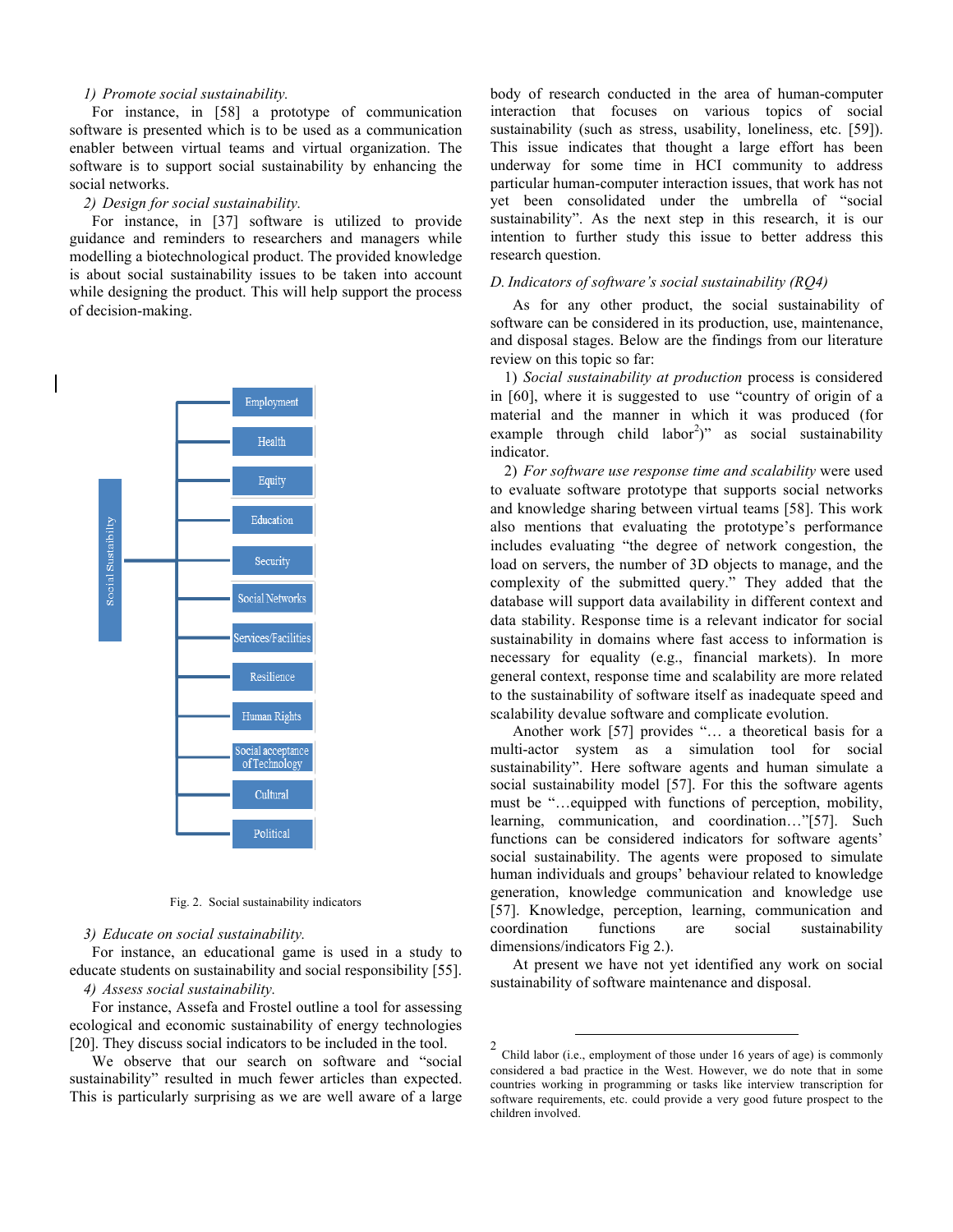Similar to the comment in the preceding sub-section, we have observed that there are much fewer social sustainability indicators discussed for software domain, compared to other domains (such as agriculture and supply chain management). This can be attributed to two factors:

i) On the one hand, the software effects on social sustainability are likely to have been studied for individual social sustainability characteristics (such as access to learning or other electronic resources, connectedness, etc.), without aggregating these characteristics under the overall umbrella of social sustainability.

ii) On the other hand, the social effects of software products, once in use, are often indirect, take long term to surface, and are difficult to discern. These effects are the socalled third-order impacts of ICT [61] which "… are long term indirect effects on the environment that result from ICT usage, like changing life styles that promote faster economic growth and, at worst, outweigh the formerly achieved savings (rebound effects)."

As noted above, review of work that addresses specific characteristics of social sustainability will be the next step in this work.

## IV. CONCLUSION

This paper presents the initial results of our work on (ongoing) systematic literature review on social sustainability, its metrics and indicators and its relation to software. So far we have distilled a general social sustainability assessment framework and assembled over 600 social sustainability indicators which are then aggregated into 12 cohesive groups.

A surprise finding of the SLR so far is that, in the 88 reviewed papers - taken from 5 digital libraries - software has virtually no consideration of the concept of social sustainability. Yet, we are aware of significant work (most particularly in HCI community) that has addressed a number of social sustainability features (such as usability, loneliness, etc.). This SLR has not been able to identify such relevant work since that work has not related to the concept of social sustainability explicitly. Thus, our future work will investigate such specific social sustainability dimensions in relation to software development. Upon completion of the literature review, we will work on construction of social sustainability assessment metrics and guidelines for software development.

#### **REFERENCES**

- [1] Rybnicek, M., R. Poisel, and S. Tjoa. Facebook Watchdog: A Research Agenda for Detecting Online Grooming and Bullying Activities. In Systems, Man, and Cybernetics (SMC), 2013 IEEE International Conference on. 2013.
- [2] Bruntland, G., Our common future: The world commission on environment and development, 1987, Oxford: Oxford University Press.
- [3] Garg, S.K., et al., Environment-conscious scheduling of HPC applications on distributed Cloud-oriented data centers. Journal of Parallel and Distributed Computing, 2011. 71(6): p. 732-749.
- [4] Héliot, F., M.A. Imran, and R. Tafazolli. Near-optimal energyefficient joint resource allocation for multi-hop MIMO-AF systems. 2013.
- [5] Roher, K. and D. Richardson. Sustainability requirement patterns. In Requirements Patterns (RePa), 2013 IEEE Third International Workshop on. 2013.
- [6] Penzenstadler, B. and H. Femmer, A generic model for sustainability with process- and product-specific instances, in Proceedings of the 2013 workshop on Green in/by software engineering2013, ACM: Fukuoka, Japan. p. 3-8.
- [7] Willis, P., S. McKenzie, and R. Harris, Introduction: Challenges in Adult and Vocational Education for Social Sustainability, in Rethinking Work and Learning, P. Willis, S. McKenzie, and R. Harris, Editors. 2009, Springer Netherlands. p. 1-9.
- [8] McKenzie, S., Adult and Vocational Education for Social Sustainability: A New Concept for TVET for Sustainable Development, in Work, Learning and Sustainable Development, J. Fien, R. Maclean, and M.-G. Park, Editors. 2009, Springer Netherlands. p. 177-186.
- [9] Dick, M., S. Naumann, and N. Kuhn, A Model and Selected Instances of Green and Sustainable Software, in What Kind of Information Society? Governance, Virtuality, Surveillance, Sustainability, Resilience, J. Berleur, M. Hercheui, and L. Hilty, Editors. 2010, Springer Berlin Heidelberg. p. 248-259.
- [10] Software Engineering Group, S.o.C.S.a.m., Keele University, et al., Guidelines for performing Systematic Literature Reviews in Software Engineering. 2007.
- [11] Handbook of Life Cycle Assessment : Operation Guide to ISO Standards. 2002, Secaucus, NJ, USA: Kluwer Academic Publishers.
- [12] Menikpura, S.N.M., et al., Evaluation of the Effect of Recycling on Sustainability of Municipal Solid Waste Management in Thailand. Waste and Biomass Valorization, 2012. 4(2): p. 237- 257.
- [13] Ekvall, T., Nations in social LCA. The International Journal of Life Cycle Assessment, 2011. 16(1): p. 1-2.
- [14] Manik, Y., J. Leahy, and A. Halog, Social life cycle assessment of palm oil biodiesel: a case study in Jambi Province of Indonesia. The International Journal of Life Cycle Assessment, 2013. 18(7): p. 1386-1392.
- [15] Labuschagne, C., A.C. Brent, and S.J. Claasen, Environmental and social impact considerations for sustainable project life cycle management in the process industry. Corporate Social Responsibility and Environmental Management, 2005. 12(1): p. 38-54.
- [16] Stamford, L. and A. Azapagic, Sustainability indicators for the assessment of nuclear power. Energy, 2011. 36(10): p. 6037- 6057.
- [17] Corbière-Nicollier, T., I. Blanc, and S. Erkman, Towards a global criteria based framework for the sustainability assessment of bioethanol supply chains. Ecological Indicators, 2011. 11(5): p. 1447-1458.
- [18] Heller, M.C. and G.A. Keoleian, Assessing the sustainability of the US food system: a life cycle perspective. Agricultural Systems, 2003. 76(3): p. 1007-1041.
- [19] Menna, C., et al., Assessment of ecological sustainability of a building subjected to potential seismic events during its lifetime. The International Journal of Life Cycle Assessment, 2012. 18(2): p. 504-515.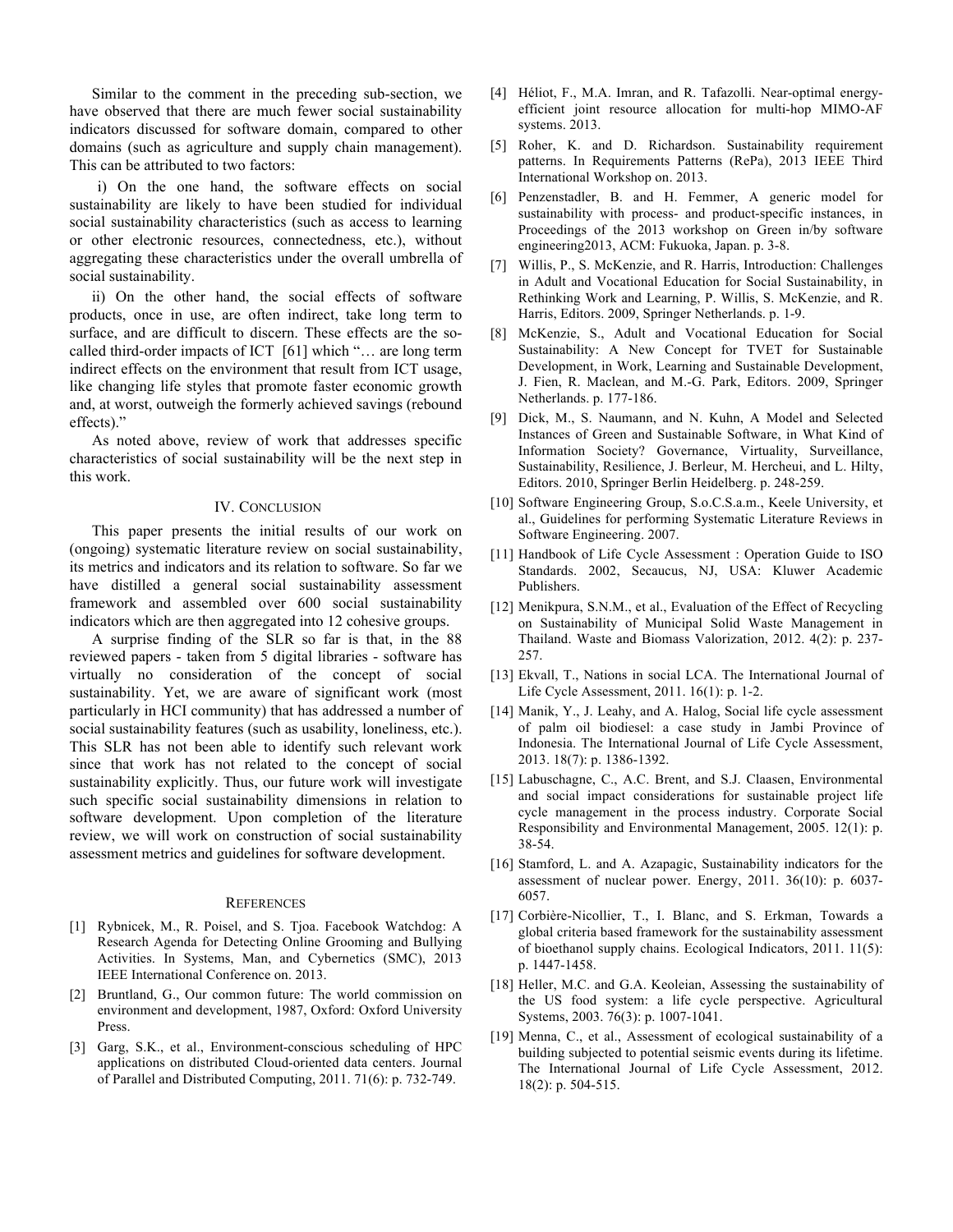- [20] Assefa, G. and B. Frostell, Social sustainability and social acceptance in technology assessment: A case study of energy technologies. Technology in Society, 2007. 29(1): p. 63-78.
- [21] Kucukvar, M. and O. Tatari, Towards a triple bottom-line sustainability assessment of the U.S. construction industry. The International Journal of Life Cycle Assessment, 2013. 18(5): p. 958-972.
- [22] Brent, A. and C. Labuschagne, Social Indicators for Sustainable Project and Technology Life Cycle Management in the Process Industry (13 pp  $+$  4). The International Journal of Life Cycle Assessment, 2006. 11(1): p. 3-15.
- [23] Pearsall, H., From brown to green? Assessing social vulnerability to environmental gentrification in New York City. Environment and Planning C: Government and Policy, 2010. 28(5): p. 872-886.
- [24] Doloi, H., Assessing stakeholders' influence on social performance of infrastructure projects. Facilities, 2012. 30(11): p. 531-550.
- [25] Hutchins, M.J., J.S. Gierke, and J.W. Sutherland. Decision making for social sustainability: A life-cycle assessment approach. In Technology and Society, 2009. ISTAS '09. IEEE International Symposium on. 2009.
- [26] Saadatian, O., K.B. Sopian, and E. Salleh, Adaptation of sustainability community indicators for Malaysian campuses as small cities. Sustainable Cities and Society, 2013. 6: p. 40-50.
- [27] Liu, J., et al., Sustainability in hydropower development-A case study. Renewable & Sustainable Energy Reviews, 2013. 19: p. 230-237.
- [28] Magee, L., A. Scerri, and P. James, Measuring Social Sustainability: A Community-Centred Approach. Applied Research in Quality of Life, 2012. 7(3): p. 239-261.
- [29] Schlossberg, M. and A. Zimmerman, Developing Statewide Indices of Environmental, Economic, and Social Sustainability: a look at Oregon and the Oregon Benchmarks. Local Environment, 2003. 8(6): p. 641-660.
- [30] Manos, B., T. Bournaris, and P. Chatzinikolaou, Impact assessment of CAP policies on social sustainability in rural areas: an application in Northern Greece. Operational Research, 2010. 11(1): p. 77-92.
- [31] Chengcheng, F., J.D. Carrell, and Z. Hong-Chao. An investigation of indicators for measuring sustainable manufacturing. in Sustainable Systems and Technology (ISSST), 2010 IEEE International Symposium on. 2010.
- [32] Chan, E. and G.L. Lee, Critical factors for improving social sustainability of urban renewal projects. Social Indicators Research, 2008. 85(2): p. 243-256.
- [33] Manos, B., et al., Effects of CAP policy on farm household behaviour and social sustainability. Land Use Policy, 2013. 31: p. 166-181.
- [34] Bramley, G. and S. Power, Urban form and social sustainability: The role of density and housing type. Environment and Planning B: Planning and Design, 2009. 36(1): p. 30-48.
- [35] Ochieng, B.O., K.F.D. Hughey, and H. Bigsby, Rainforest Alliance Certification of Kenyan tea farms: a contribution to sustainability or tokenism? Journal of Cleaner Production, 2013. 39: p. 285-293.
- [36] Vasileiadis, V.P., et al., Sustainability of European maize-based cropping systems: Economic, environmental and social assessment of current and proposed innovative IPM-based systems. European Journal of Agronomy, 2013. 48: p. 1-11.
- [37] von Geibler, J., et al., Accounting for the social dimension of sustainability: experiences from the biotechnology industry. Business Strategy and the Environment, 2006. 15(5): p. 334- 346.
- [38] Valdes-Vasquez, R. and L.E. Klotz, Social Sustainability Considerations during Planning and Design: Framework of Processes for Construction Projects. Journal of Construction Engineering & Management, 2013. 139(1): p. 80-89.
- [39] Calker, K.V., et al., Identifying and ranking attributes that determine sustainability in Dutch dairy farming. Agriculture and Human Values, 2005. 22(1): p. 53-63.
- [40] Meul, M., et al., MOTIFS: a monitoring tool for integrated farm sustainability. Agronomy for Sustainable Development, 2008. 28(2): p. 321-332.
- [41] Marletto, G. and F. Mameli, A participative procedure to select indicators of policies for sustainable urban mobility. Outcomes of a national test. European Transport Research Review, 2012. 4(2): p. 79-89.
- [42] Lebacq, T., P. Baret, and D. Stilmant, Sustainability indicators for livestock farming. A review. Agronomy for Sustainable Development, 2013. 33(2): p. 311-327.
- [43] Hasna, A.M. Embedding sustainability in capstone engineering design projects. in Education Engineering (EDUCON), 2010 IEEE. 2010.
- [44] Alam, M., Y. Furukawa, and K. Harada, Agroforestry as a sustainable landuse option in degraded tropical forests: a study from Bangladesh. Environment, Development and Sustainability, 2009. 12(2): p. 147-158.
- [45] Blake-Beard, S., et al., Social sustainability, flexible work arrangements, and diverse women. Gender in Management: An International Journal, 2010. 25(5): p. 408-425.
- [46] Sarkis, J., M.M. Helms, and A.A. Hervani, Reverse logistics and social sustainability. Corporate Social Responsibility and Environmental Management, 2010. 17(6): p. 337-354.
- [47] McMichael, A.J. and J.W. Powles, Human numbers, environment, sustainability, and health. British Medical Journal, 1999. 319(7215): p. 977-980.
- [48] Landorf, C., Evaluating social sustainability in historic urban environments. International Journal of Heritage Studies, 2011. 17(5): p. 463-477.
- [49] Andersson, K., et al., Connecting Municipal and Regional Level Planning: Analysis and Visualization of Sustainability Indicators in Bergslagen, Sweden. European Planning Studies, 2013. 21(8): p. 1210-1234.
- [50] Ceyhan, V., Assessing the agricultural sustainability of conventional farming systems in samsun province of Turkey. African Journal of Agricultural Research, 2010. 5(13): p. 1572- 1583.
- [51] Halme, M., C. Jasch, and M. Scharp, Sustainable home services? Toward household services that enhance ecological, social and economic sustainability. Ecological Economics, 2004. 51(1-2): p. 125-138.
- [52] Rogers, S., K. Gardner, and C. Carlson, Social Capital and Walkability as Social Aspects of Sustainability. Sustainability, 2013. 5(8): p. 3473-3483.
- [53] Lee, G.K.L. and E.H.W. Chan, Evaluation of the urban renewal projects in social dimensions. Property Management, 2010. 28(4): p. 257-269.
- [54] Weingaertner, C. and Å. Moberg, Exploring Social Sustainability: Learning from Perspectives on Urban